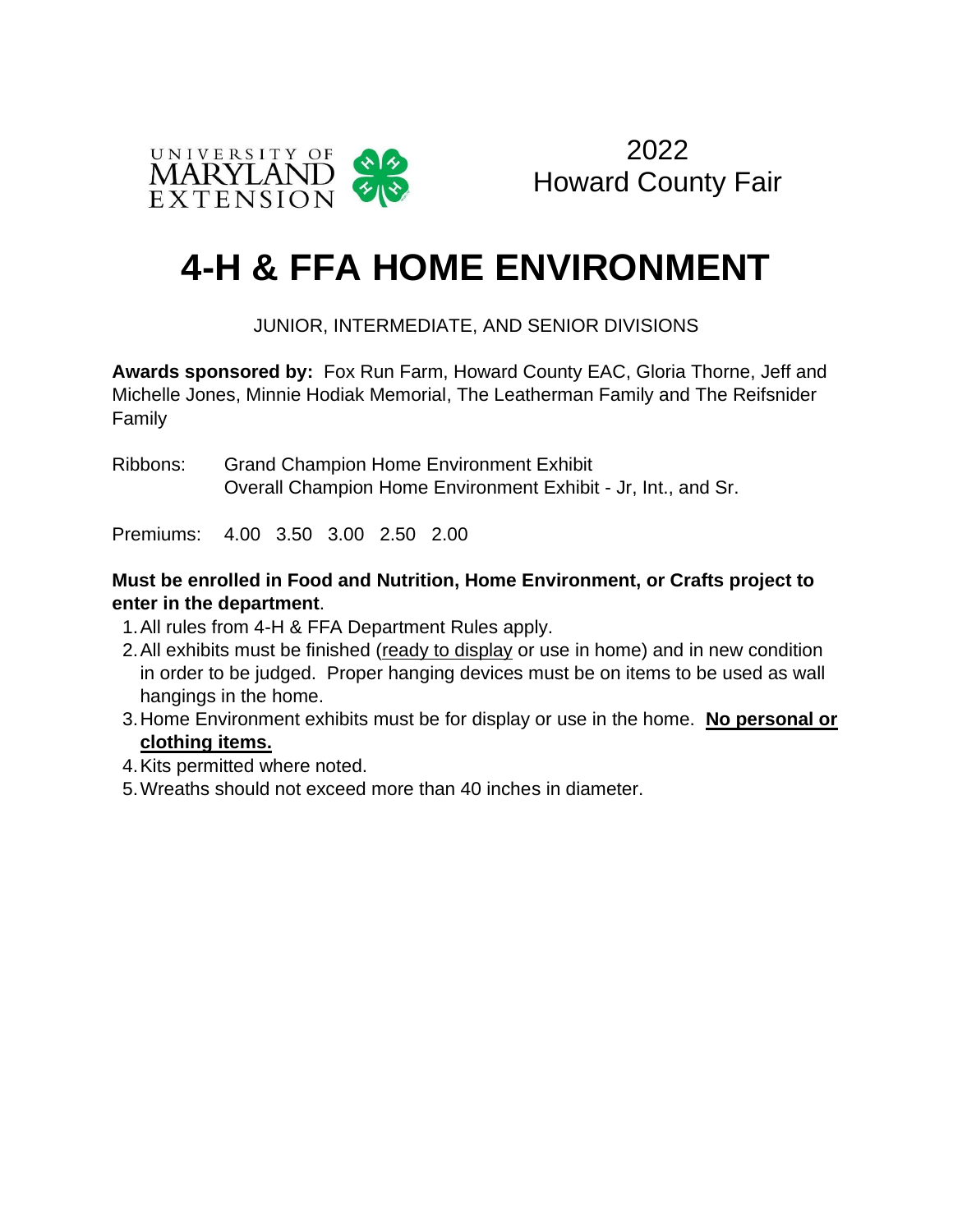## **4-H & FFA HOME ENVIRONMENT- Cont.**

#### **Classes:**

#### **Decorating with Stitchery (judged as the complete item)**

- 1.Afghans knitted
- 2.Afghans crocheted
- 3.Embroidered articles (hand made, kit or original)
- 4.Latch hooked articles (have finished edges)
- 5.Quilted Articles hand made
- 6.Quilted Articles machine made
- 7.Needle work item other type of needlework
- 8.Needle work (larger than 5"x7")
- 9.Needle work (5"x7" or smaller)
- 10.Braided Weaving item

#### **Home Accessories – other than above**

- 11.Scrapbooking traditional album 5-15 pages (may add on to existing album, bookmark or include note in cover where to start judging.
- 12.Scrapbooking 2 page spread, traditional (side by side)
- 13.Scrapbooking digital page print or poster (must be on photo paper, not displayed in album)
- 14.Decorative Bulletin Board may have wooden frame
- 15.Decorative Trash Cans (Make sure can be sanitized after decorations)
- 16.Wall hanging (not decorated with stitchery item, no wreaths)
- 17.Home Decoration (maximum size 36"x36")
- 18.Window covering curtains and/or swags
- 19.Decorative pillow original (no latch hook)
- 20.Decorative pillow other
- 21.Pillow Case
- 22.Wreath holiday
- 23.Wreath themed (not for a holiday)
- 24.Wreath other
- 25.Blankets kits
- 26.Blanket original

#### **Original only, no kits (Explain how item is going to be used on back of entry tag)**

- 27.Item for closet or office
- 28.Item for bedroom
- 29.Item for family or living room
- 30.Item for kitchen or dining room
- 31.Item for bathroom
- 32.Item for porch/patio